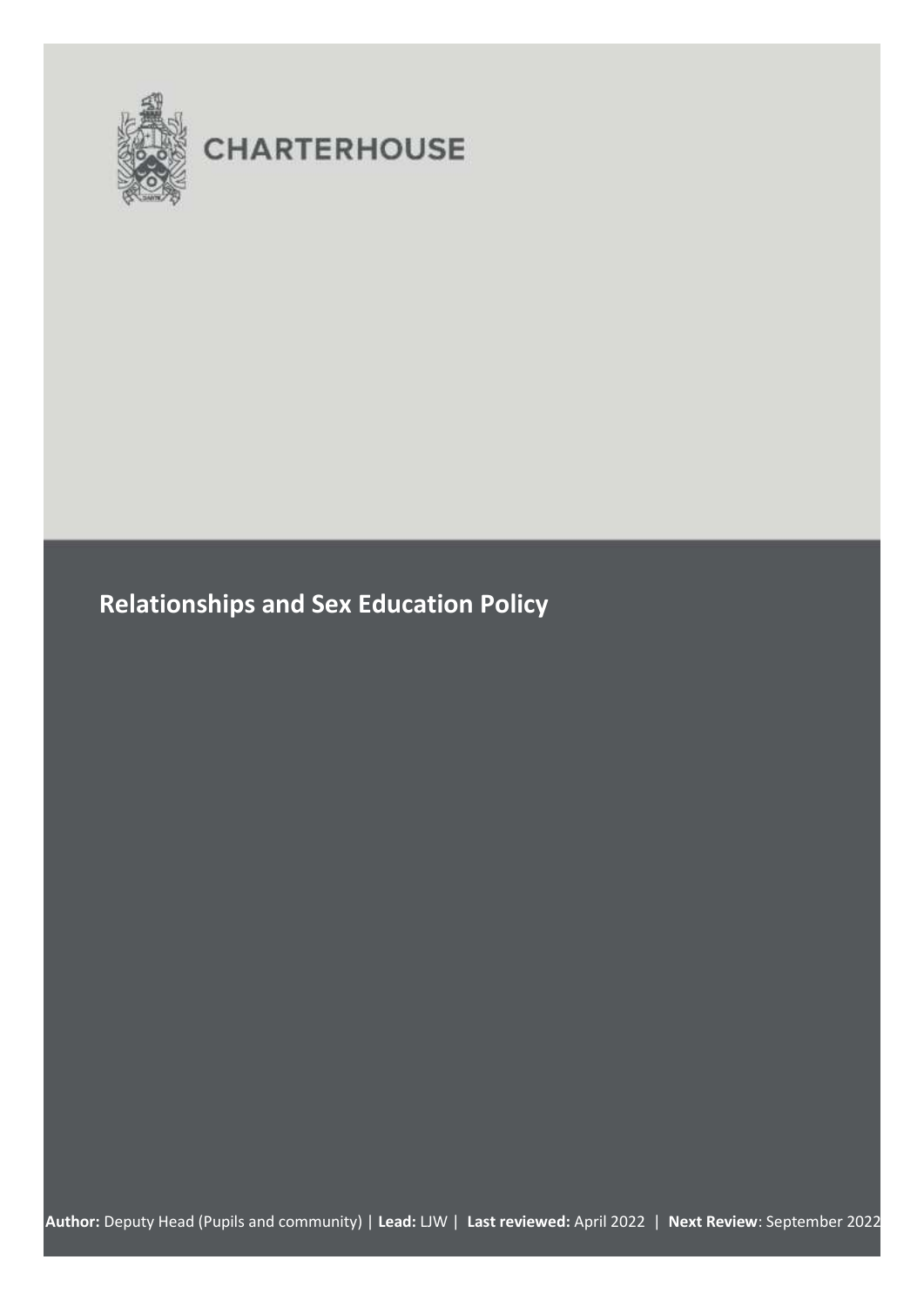#### **BACKGROUND**

From April 2021, the School has a statutory requirement to provide relationships and sex education (RSE) to secondary aged children and young people.

Since September 2020, there has been a consultation process with staff, parents and pupils to ensure that our RSE programme reflects statutory requirements, is professionally informed and has our pupils' needs and the School's values at its heart. In order to set up the policy in time for April 2021, consultation included a webinar and opportunity for questions for all parents, sharing a recording of the webinar with all parents with an invitation to comment and engagement with a cross section of pupils who gave their views as to what is helpful in RSE. There is ongoing review by and feedback from staff and pupils to inform the RSE curriculum intent, implementation and delivery. There is a more formal annual review of pupil representatives and staff and this last took place in spring 2022, informed by the ISI Inspection and associated questionnaires in December 2021. And, during summer 2022, the RSE curriculum is being significantly revised and will be launched from September 2022.

The RSE curriculum is designed to support and complement the role of parents who have the prime responsibility in this sensitive area.

RSE means learning about the emotional, social and physical aspects of growing up, relationships, sex, and human sexuality. The programme seeks to enable pupils to know and understand factual information and to provide them with the skills and strategies to have a safe and fulfilling life and relationships. RSE is not about promoting sexual activity. There are three main elements:

#### **Attitudes and values**

- Recognition of the value of different types of family life, marriage, stable and loving relationships
- The nurture of children
- Respect for self and others
- Exploration of moral dilemmas
- Development of critical thinking

#### **Personal and social skills**

- Self-confidence, self-esteem and empathy for others
- Managing emotions and relationships confidently and sensitively
- Skills of choice to manage responsibility
- Managing conflict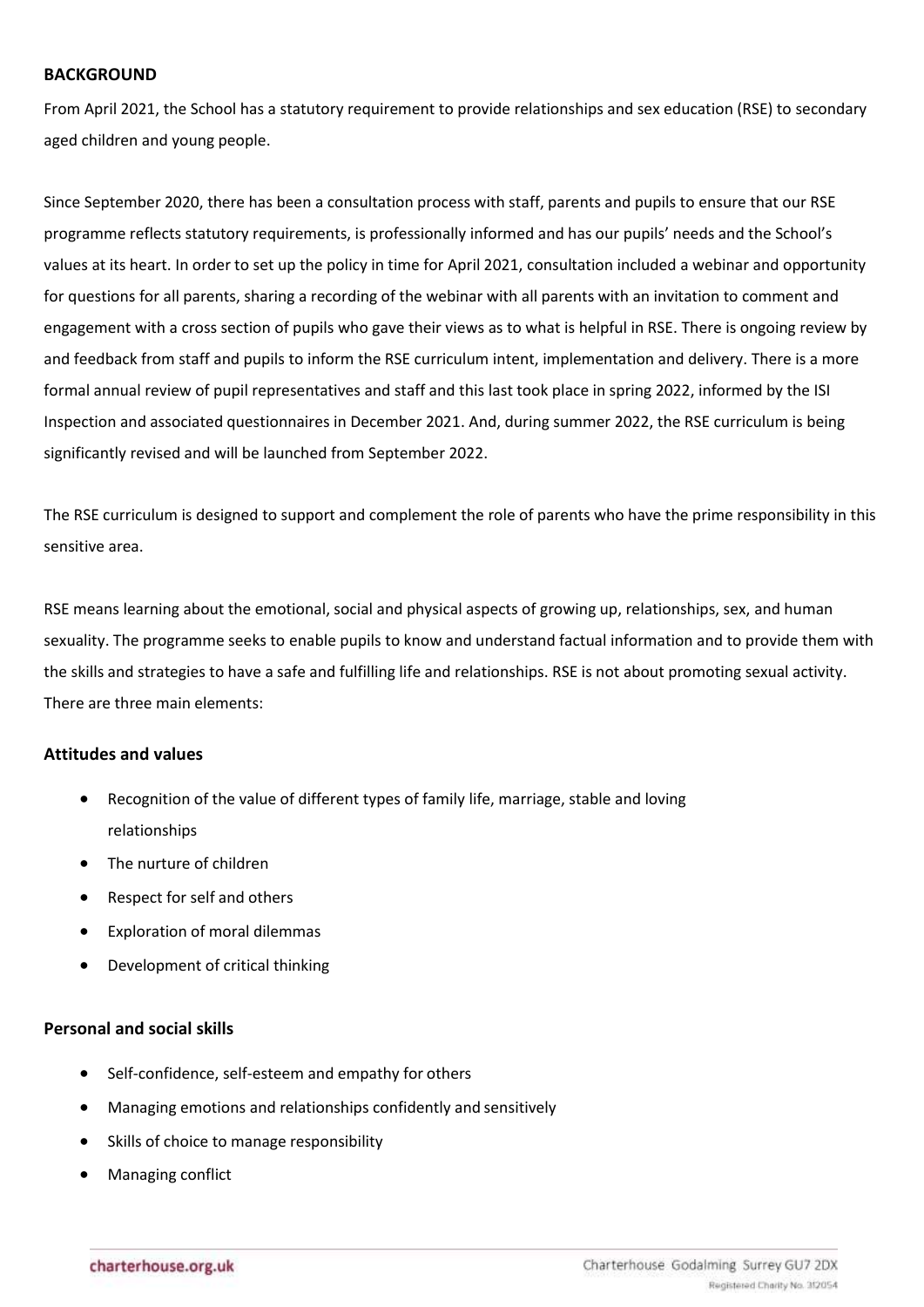

### RELATIONSHIPS AND SEX EDUCATION POLICY C H A R T E R H O U S E

#### **Knowledge and understanding**

- Emotions and relationships
- Physical development
- Sexuality, reproduction, sexual health
- Information on local and national contraception and sexual health services
- Reasons for delaying sexual activity
- The avoidance of unplanned pregnancy

We believe that enabling our pupils to embody our values of kindness, open-mindedness, perseverance, responsibility and moral courage supports all aspects of their spiritual, moral, social and personal development, including their relationships and sex education.

The boarding environment provides many opportunities for pupils to learn informally about relationships, with the guidance of their Heads of Houses, tutors and teachers in boarding houses, lessons, tutor time and co-curricular and social time. In particular, in RSE lessons and at all other times, there is a strong focus on staff educating pupils, as well as pupils supporting each other, to respect and value individuals, particularly in relation to protected characteristics.

The School's values which inform RSE are reinforced through the rewards and behaviour management systems which seek to ensure that pupils' relationships are safe and healthy.

#### **LINKS TO STATUTORY GUIDANCE**

1 This policy has been created to meet the requirements The Relationships Education, Relationships and Sex Education and Health Education (England) Regulations 2019, made under sections 34 and 35 of the Children and Social Work Act 2017, which make RSE compulsory for all pupils receiving secondary education and includes all pupils at Charterhouse. The School is mindful of the implications of the Equality Act (2010), in particular in relation to religious beliefs, special educational needs and disabilities and the needs of lesbian, gay, bi-sexual and transgender (LGBT) pupils. The School also has regard to KCSIE (2021) in this policy and in its practices.

#### **LINKS TO OTHER RELEVANT SCHOOL POLICIES**

The Anti-bullying policy, Promotion of Good Behaviour policy and Safeguarding policy are all available via ou[r website.](https://www.charterhouse.org.uk/about-us/school-policy-documents) The Spiritual, Moral, Social and Cultural Policy and Personal, Social, Health and Economic Policy are available on request to the School.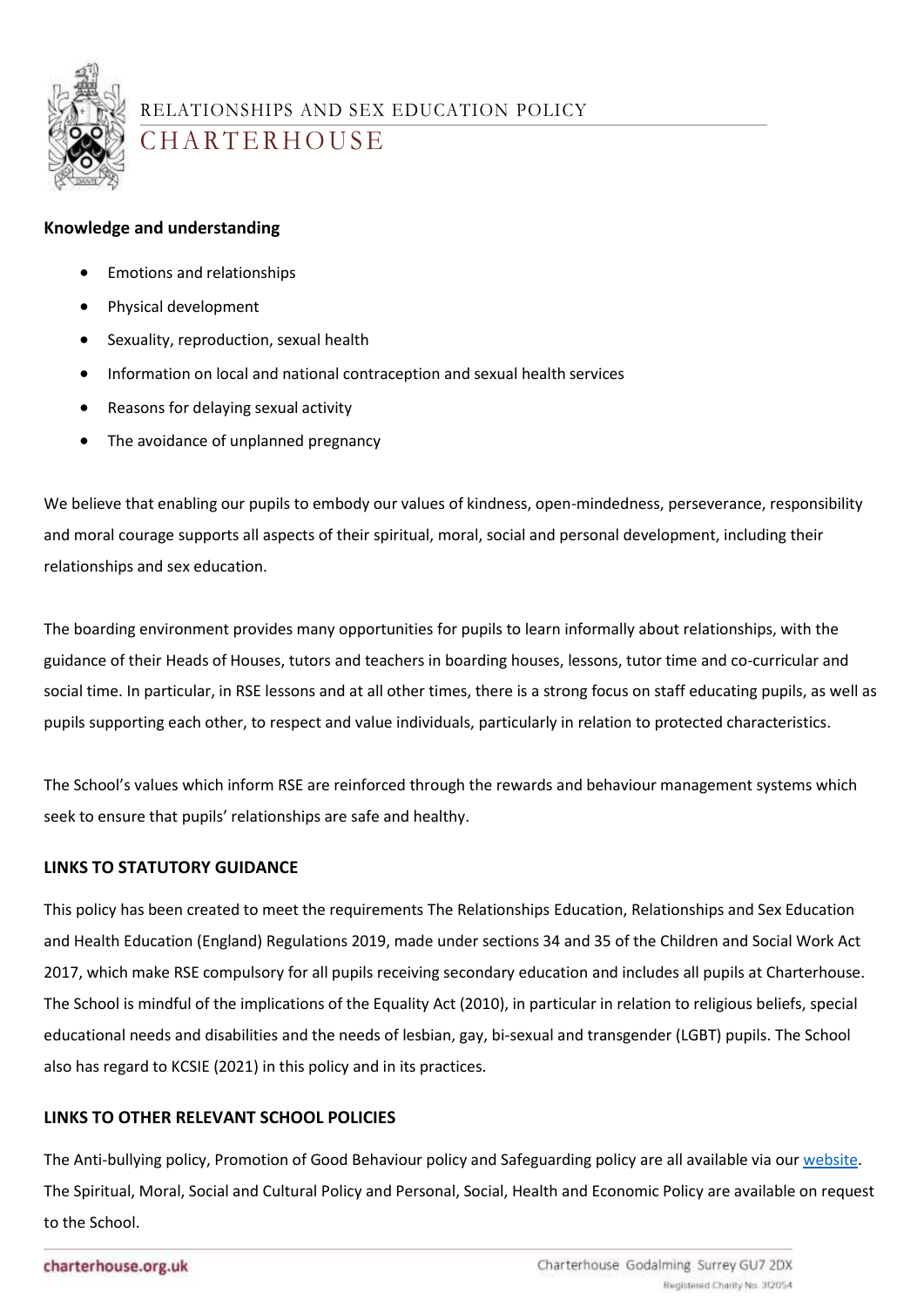

### RELATIONSHIPS AND SEX EDUCATION POLICY **CHARTERHOUSE**

#### <span id="page-3-0"></span>**INCLUSIVE APPROACH TO RSE**

It is important to us that all members of our community understand the importance of equality and respect of all individuals. We celebrate our diversity and want everyone to feel safe, supported and appropriately informed. Our RSE curriculum is designed to be age and developmentally appropriate and delivered in a sensitive and factual manner. It is also designed with reference to English law and is reviewed with parents and with pupils, representing various age groups and needs, including protected characteristics, and staff with particular knowledge and expertise. Being a boarding and House-based environment, we know our pupils well and seek to use this knowledge to tailor our RSE teaching to their needs.

We are mindful of the particular needs of all protected characteristics in RSE and we adopt an intersectional approach, giving pupils the opportunity to learn about and discuss all nine characteristics over the course of five years. However, we focus most on sex, sexuality and gender because these are the issues that we believe are most relevant to our pupils. We want all our pupils to understand how to seek and give consent and we address gender-based violence, which national data and our School experience indicates is something experienced by both sexes but most frequently by females.

Society reviews the policy under the guidance of their staff mentor and school counselling team and contributes to RSE As part of RSE, pupils learn that sexual orientation and gender reassignment are two protected characteristics. Learning about Lesbian, Gay, Bi-sexual and Trans (LGBTQ+) matters is integrated into our RSE programme so that all pupils are able to learn about this area of the curriculum. We want LGBTQ+ pupils to learn about healthy relationships and sex on an equal basis to cisgender and heterosexual pupils. This area has been a particular focus in 2021-22, with staff reporting increased levels of confidence to talk about LGBTQ+ issues as a result of training. Our student LGBTQ+ Pride through such events at international Pride Day.

All teachers know the additional needs of pupils, which are shared on the School's management information system, iSAMS. This knowledge is combined with specialist teaching by our Biology teachers and small group teaching by tutors to ensure RSE is personalised and accessible to all pupils. Staff are particularly mindful of the vulnerability to exploitation and bullying of pupils with SEND. Our Head of Educational Support reviews the RSE policy, considering the needs of pupils with SEND.

Our Head of Theology, Philosophy and Ethics and the Chaplains review the RSE policy with a particular focus on any matters relating to faith.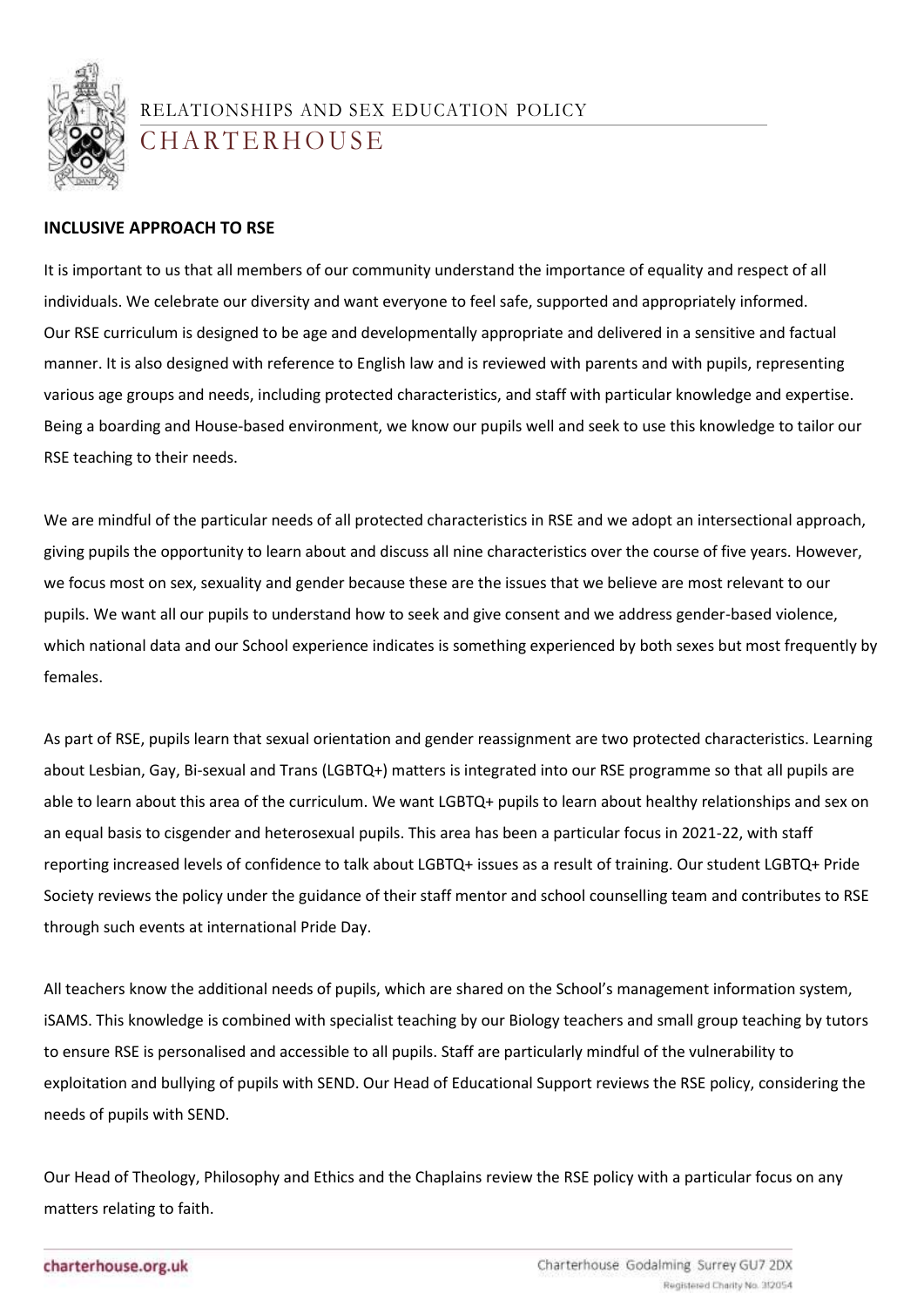

### **CHARTERHOUSE**

Our Head of Biology reviews the policy and ensures that the Biology curriculum contributes appropriately to RSE. We greatly value working with parents to support our pupils with RSE. Our half-termly Reach-Out newsletter and parent forums and webinars throughout the year are some ways in which parents can engage with senior staff, gain up to date information from our expert speakers and access updated information about key school policies. Some webinars involve the participation of pupils, tutors and parents together, developing a shared understanding and thus aiding communication and support of young people and families. We consulted with parents in the first drafting this policy and will do so annually by sharing the policy and providing the opportunity for feedback.

#### **RIGHT TO BE EXCUSED FROM SEX EDUCATION**

Along with being consulted on the production and annual review of the RSE policy (see [an inclusive approach to RSE](#page-3-0) above), parents and pupils are encouraged to discuss any queries, suggestions or concerns regarding RSE teaching with the tutor in the first instance.

If a pupil, or a parent on behalf of their child, wishes to request being excused from part or all of sex education that forms part of RSE, they may do so by first discussing this informally with the tutor who can seek to gain a clear understanding of their wishes and any concerns and clarify the nature and purpose of the school's RSE curriculum. Such right to be excused does not apply to compulsory subjects such as Biology.

contraception. Appendix one sets out the outline programme of study. The School may vary the timing of the teaching of topics and teachers may address individual questions about sex when asked, at any appropriate time. The School considers that the sex education elements of relationships and sex education relate to sexual intercourse, sexual health and

A parent or pupil who still wishes to request being fully or partly excused from sex education should then write to the Head. After discussions, and except in exceptional circumstances where the School believes it is not in the interest of a child to do so, such a request will be granted. Any pupil excused from sex education will be set appropriate independent work to complete during those sessions.

Once a pupil is within three terms of turning 16, if they wish to receive sex education, the School has a statutory duty to arrange this during one of those terms, even if a parent has requested otherwise. We always seek to work with and support pupils and parents in this regard.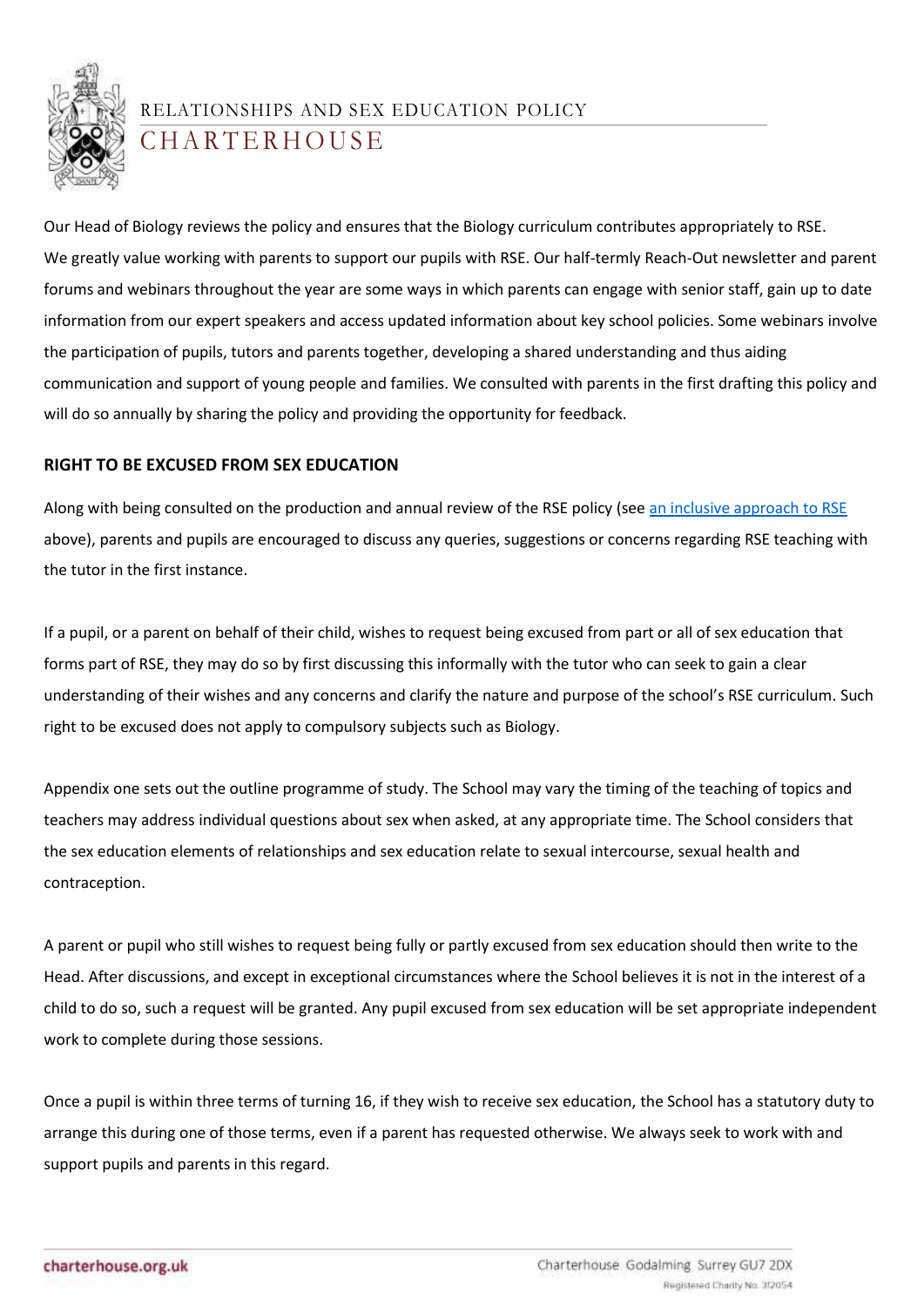

### **CHARTERHOUSE**

Records will be made of any communication relating to a request to be excused from sex education and kept in accordance with the School's date protection policy.

#### **RSE SUBJECT CONTENT AND TEACHING**

RSE is taught within the personal, social, and health education (Reach Out) curriculum. Biological aspects of RSE are taught within the science curriculum, and other aspects are included in religious education; such aspects may be compulsory elements of the curriculum, as guided by external exam boards. An outline of the programme of study for Reach Out and RSE is in appendix one.

Pupils' engagement and understanding of RSE is assessed so that teachers can ensure appropriate learning is taking place. Assessment is primarily via spoken questions and answers and end of unit assessments. The latter is also used as an opportunity to gauge the pupils' perception of the usefulness of the curriculum.

Students may receive stand-alone sex education sessions delivered by trained health professionals, including members of the Hunt Health Centre team, where appropriate.

Biology is the responsibility of the Head of Biology. Reach Out is the responsibility of the Deputy Head (Pupils and Community). Heads of each year group oversee the work of tutors in teaching Reach Out, including RSE. Such an approach enables RSE to be taught in a timely way, that is both age appropriate and responsive to any issues that may emerge.

1 international themed days, such as Safer Internet Day and Anti-bullying week, often with pupil leadership via peer mentors. Indeed pupil voice and leadership play a key role in fomenting positive relationships. Alongside the formal teaching of RSE, weekly Chapel, including pupil-led services and assemblies, is a forum for learning about relationship issues and reinforcing expectations. In addition, the whole school engages in national and

Specific examples of spiritual, moral, social and cultural activities from 2021-22 include: senior leader Chapel address relating to LGBTQ+ inclusion; multiple assemblies each Quarter in which the Head reminds pupils of expectations in relation to Kindness, respect for individuals, particularly in relation to protected characteristics, and the consequences of being a perpetrator of disrespect or not being an active bystander; pupil-led Chapel address against bullying, highlighting examples of unacceptable language, such as sexist, homophobic and racist terms; expert visitors to Pride Society to provide an additional and alternative forum to RSE lessons to discuss sexual health and relationships; forums with alumni speaking about school, university and working life, speaking from the personal perspective of being homosexual or being black; marking LGBTQ+ History Month and Pride Month; pupil-led and SLT-endorsed creation of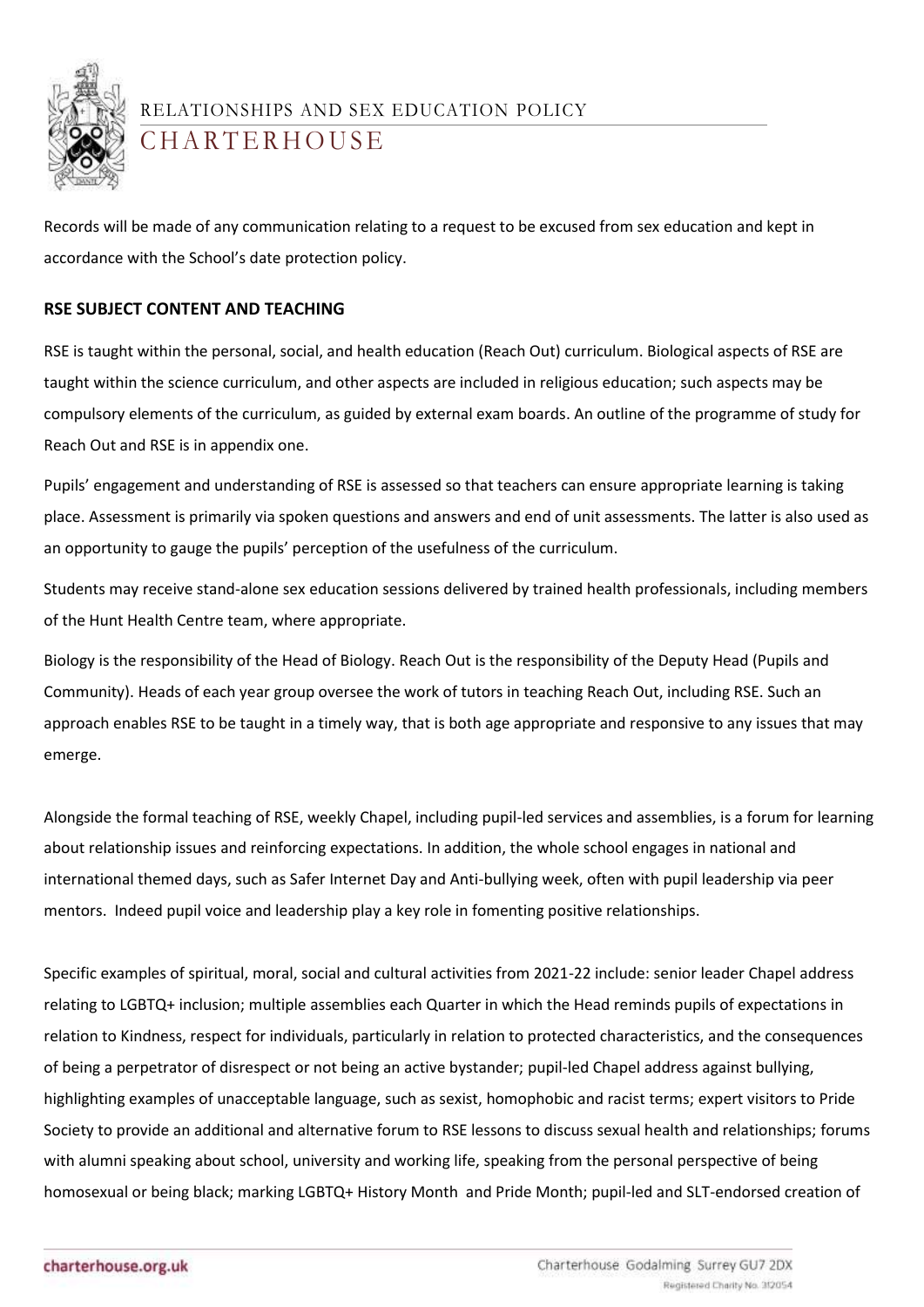

### C H A R T E R H O U S E

charters for LGBTQ+ and anti-sexism, to go alongside existing anti-racism and anti-bullying charters. The latter specifically highlight examples of exclusive and inclusive behaviour in relation to protected characteristics.

RSE focuses on giving young people the information they need to help them develop healthy, nurturing relationships of all kinds including:

- Positive relationships
- Relationship values
- Forming and maintaining respectful relationships
- > Consent
- > Contraception and Parenthood
- > Bullying, abuse, discrimination
- > Social influences

These areas of learning are taught within the context of family life, taking care to ensure that there is no stigmatisation of children based on their home circumstances.

with the School's safeguarding policy. We ensure that all pupils receive provision appropriate to their needs, taking specialist advice internally and externally where necessary and taking into account the particular circumstances of individual groups of students as appropriate. RSE is taught in a factual manner. As with all teaching at Charterhouse, teaching of RSE is done in a non-judgmental way and encourages pupils to ask questions in lessons. Concerns raised by pupils in RSE lessons are addressed in accordance

Pupils have numerous sources of support and people they can speak with at School, including their tutor, Housemaster or Housemistress, counsellors, Head of Educational Support, Chaplains and senior staff. They also have access to an anonymous 'saysomething' facility on the landing page of their intranet area. Any messages sent via this facility are received and addressed by the Designated Safeguarding Lead.

#### **Biology curriculum and RSE**

Biology is taught to all pupils from Fourths to Fifths on the timetable, as part of the core curriculum (informed by the Edexcel IGCSE Biology specification) by expert teachers. The delivery of RSE, together with all aspects of Biology teaching, is monitored and evaluated by teachers, pupils and the Head of Department, in line with the School's curriculum, teaching, reporting and assessment policies.

charterhouse.org.uk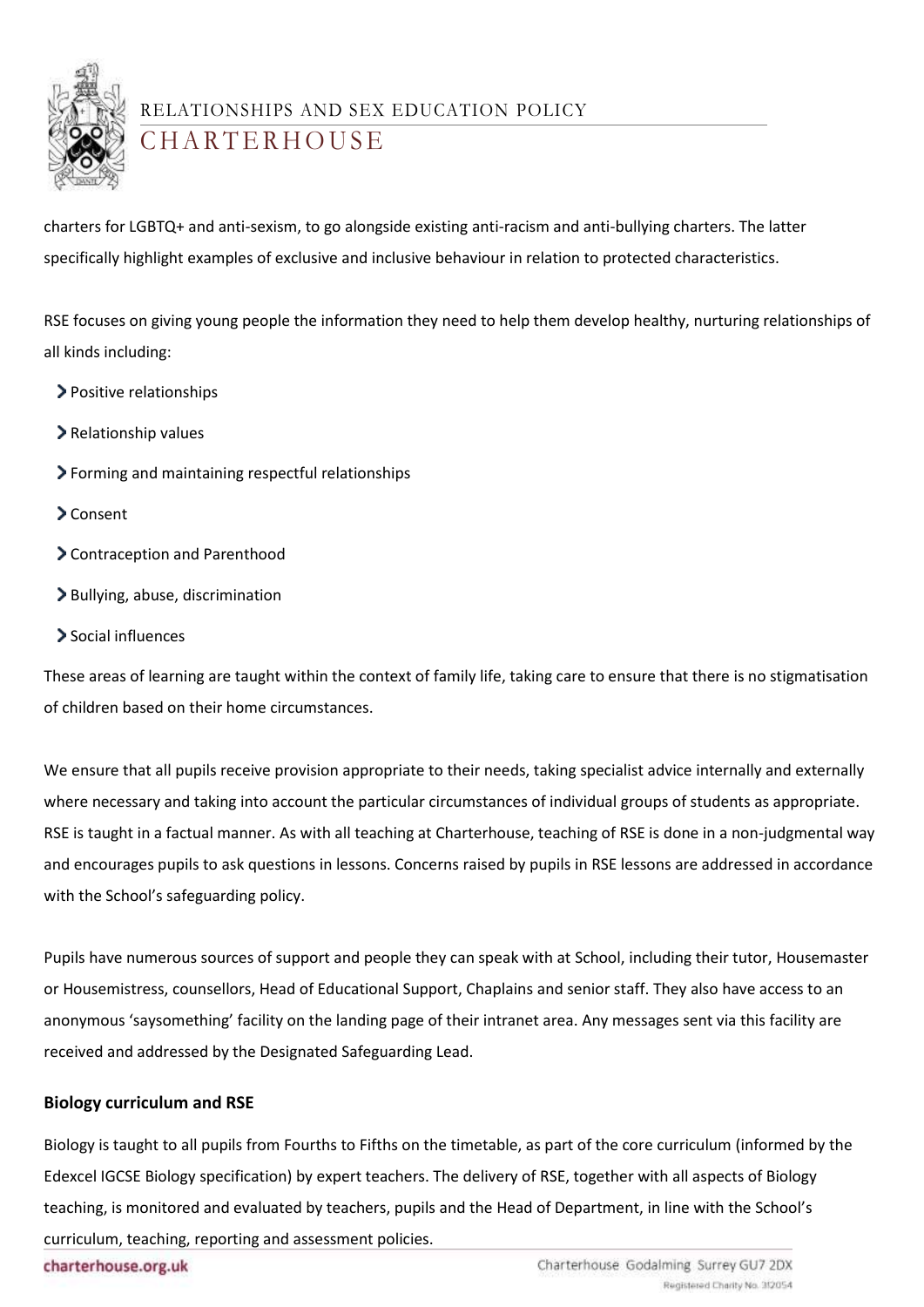

### C H A R T E R H O U S E

Biology schemes of work are available on request.

#### **Reach Out and RSE**

Reach Out covers three themes including relationships and has three over-arching aims:

- Help pupils to live by the School's values within and beyond the school community, enabling them to contribute positively
- Give pupils practical tools and information to help them make informed and balanced choices and navigate issues that impact young people and the practicalities of life in and out of school, including health and wellbeing, relationships and sex, university and working life
- Provide pupils with a safe and supportive space to explore a wide range of matters and contribute to initiatives

The main approach in teaching Reach Out is via small group discussion in a safe and inclusive manner, avoiding personalising or putting pupils on the spot. Conversations are complemented by talks to the whole year group from a range of external and internal speakers, including our Hunt Health Centre Medical and Wellbeing Centre team. Pupils are actively involved in shaping the Reach Out programme, for example through requesting topic coverage, leading surveys, planning events and discussion forums on such matters as International Women's and Men's Days, Antibullying week and Children's Mental Health week.

response to the changing needs and requests of pupils. The subject is monitored and evaluated by pupils and tutors during lessons and by Heads of Year, who meet every fortnight with the Deputy Head (Pupils and Community) and make adjustments to the content in anticipation of and in

There is flexibility for Heads of Houses, Heads of Year, tutors and senior staff to use their pastoral expertise to address RSE matters as they emerge in assemblies or informal, impromptu discussion groups in response to the pupils' needs and best interests. This is supported by the availability of the Reach Out curriculum and resources for supporting discussions with pupils on sensitive topics.

The current programme of study for Reach Out is in appendix one.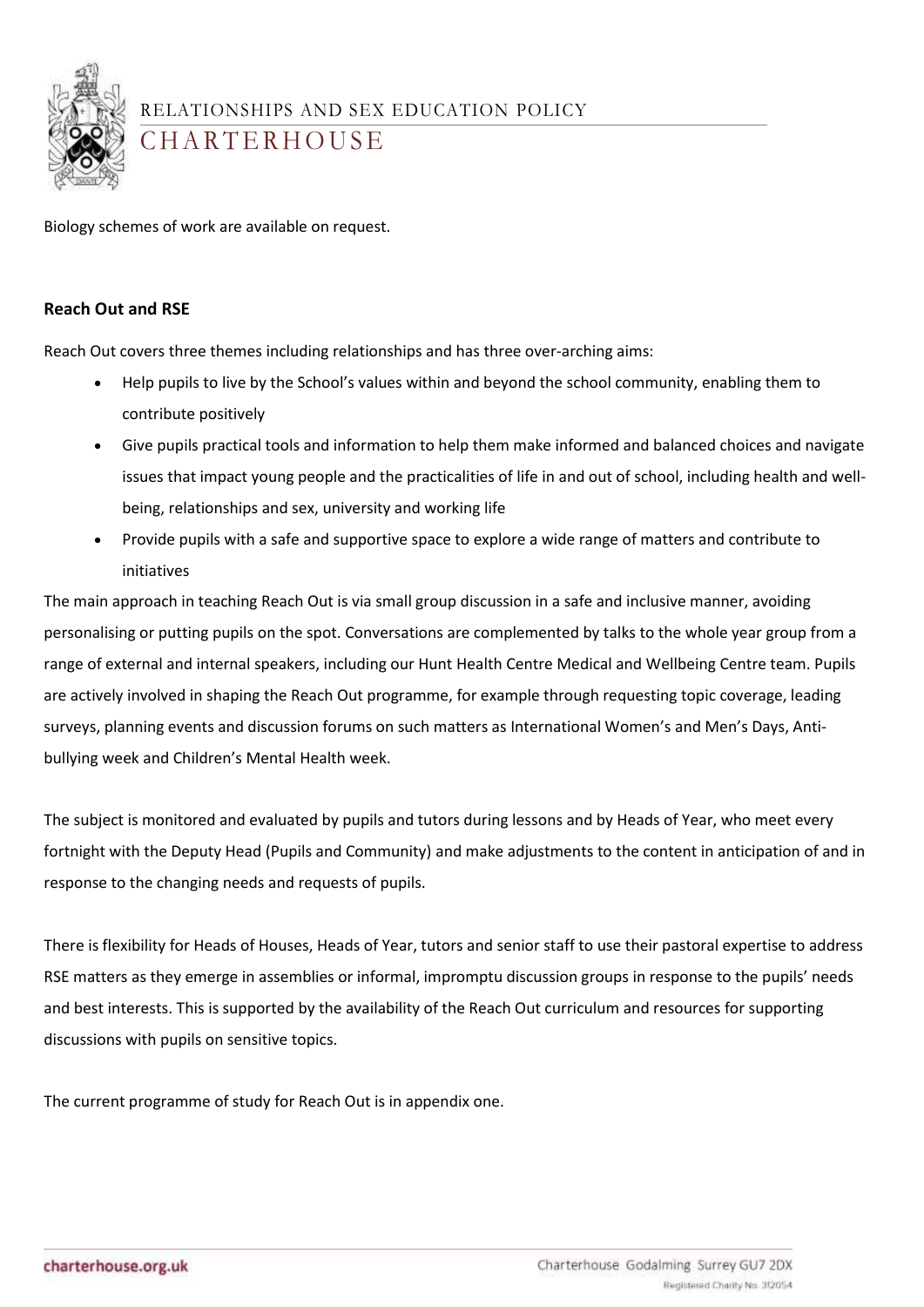

**CHARTERHOUSE** 

#### **APPENDIX ONE: OUTLINE PROGRAMME OF STUDY FOR REACH OUT AND RSE**

| Year group   | Quarter | Topic/theme and Key Days                                                                | Link to PSHE Association programme of study   |
|--------------|---------|-----------------------------------------------------------------------------------------|-----------------------------------------------|
|              |         |                                                                                         | which comply with statutory requirements for  |
|              |         |                                                                                         | Reach Out, RSE = R in the table below.        |
|              |         |                                                                                         | FBV=fundamental British Values, PC= protected |
|              |         |                                                                                         | characteristics                               |
| Fourths (Key | Oration | Positive relationships and key safeguarding advice                                      | R1-R8; R37, PC                                |
| Stage 3)     |         | regarding peer-to-peer behaviour and concerns                                           |                                               |
|              |         | about behaviour of an adult (begins in Induction)                                       |                                               |
|              |         | Pupil Action Committee elections                                                        | FBV                                           |
|              |         | <b>Learning Skills</b>                                                                  |                                               |
|              |         | Self concept, being unique, impact of media,                                            | $L1-L6$                                       |
|              |         | resilience strategies                                                                   | $H1-5$                                        |
|              |         |                                                                                         |                                               |
|              |         | Bullying, abuse and discrimination (Reach Out)<br>Anti-bullying week                    | R38-41, PC                                    |
|              |         | Human reproduction including puberty and                                                |                                               |
|              |         | contraception (compulsory element of Biology)                                           | R4, R33, PC                                   |
|              |         | Puberty and Sexual Health (Reach Out)                                                   |                                               |
|              |         |                                                                                         | H34-H36, PC                                   |
| Fourths (Key | Long    | Mental health and emotional well-being                                                  | H6-H12                                        |
| Stage 3)     |         | Media Literacy and Digital Resilience                                                   | L20-27                                        |
|              |         | Safer Internet Day                                                                      |                                               |
|              |         | Relationship values, including trust, gender roles,                                     | R9-R23, PC                                    |
|              |         | online safety                                                                           |                                               |
|              |         | <b>Choices and Pathways</b>                                                             | L7-L10                                        |
| Fourths (Key | Cricket | Consent                                                                                 | R24-R31                                       |
| Stage 3)     |         | Social influences                                                                       | R42-47                                        |
|              |         | Healthy lifestyles, including physical activity, sleep,                                 | H13-22                                        |
|              |         | diet, personal hygiene                                                                  |                                               |
|              |         | <b>Financial choices</b>                                                                | L15-L19                                       |
|              |         | Drugs and alcohol                                                                       | H23-H29                                       |
|              |         | Tobacco and vaping (Biology)                                                            |                                               |
|              |         | Managing risk and personal safety                                                       | H30-33                                        |
| Removes (Key | Oration | Self concept, Positive relationships, including the                                     | $H1-H4$                                       |
| stage 4)     |         | impact on relationships of pornography (begins in                                       | R1-R8                                         |
|              |         | induction)                                                                              |                                               |
|              |         | <b>Pupil Action Committee elections</b>                                                 | FBV                                           |
|              |         |                                                                                         |                                               |
|              |         | Bullying, abuse and discrimination<br>Relationship values, including managing conflict, | R28-R34, PC                                   |
|              |         | strong feelings, ending relationships, managing                                         | R9, R10, R11, R12, R13, R17                   |
|              |         | grief                                                                                   |                                               |
| Removes (Key | Long    | Relationship values including online relationships                                      | R14, R15, R16, PC                             |
| stage 4)     |         | Safer internet day                                                                      |                                               |
|              |         | Consent                                                                                 | PC                                            |
|              |         | Emotional health and wellbeing                                                          | R18-22                                        |
|              |         |                                                                                         | H5-H10                                        |
| Removes (Key | Cricket | Health-related decisions                                                                | H11-18                                        |
| stage 4)     |         | Drugs, Alcohol and tobacco                                                              | H19-21                                        |
|              |         | Sex/gender/orientation/intersex and cogitative                                          |                                               |
|              |         | development and contraception (Biology)                                                 | R3-R5, PC                                     |
|              |         |                                                                                         |                                               |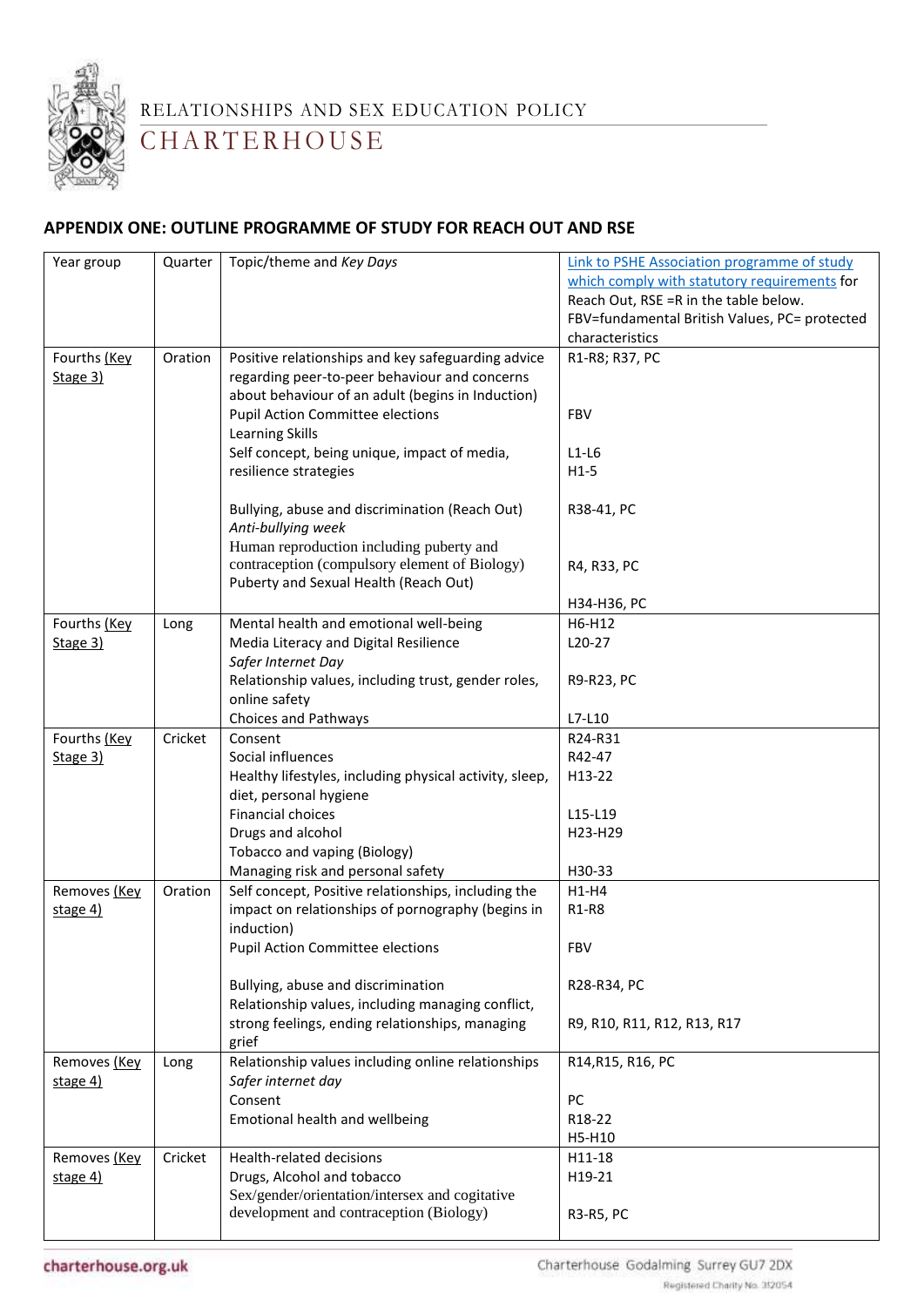

## **CHARTERHOUSE**

| Year group<br>Quarter                     | Topic/theme and Key Days                          | Link to PSHE Association programme of study   |
|-------------------------------------------|---------------------------------------------------|-----------------------------------------------|
|                                           |                                                   | which comply with statutory requirements for  |
|                                           |                                                   | Reach Out, RSE = R in the table below.        |
|                                           |                                                   | FBV=fundamental British Values, PC= protected |
|                                           |                                                   | characteristics                               |
| Fifths (Key<br>Oration                    | Social influences                                 | R35-R38                                       |
| stage 4)                                  | <b>Pupil Action Committee elections</b>           | <b>FBV</b>                                    |
|                                           | Bullying, abuse and discrimination                | R28-34, PC                                    |
|                                           | Learning skills                                   | $L1-3$                                        |
|                                           | Choices and pathways                              | $L4-6$                                        |
| Fifths (Key                               | Media Literacy and digital resilience             | L22-29                                        |
| stage 4)<br>Long                          | Safer internet day                                |                                               |
|                                           | <b>Financial choices</b>                          | L16-21                                        |
|                                           | Contraception and parenthood                      | R23-R27, PC                                   |
|                                           | Sexual health and fertility                       | H26-H33, PC                                   |
|                                           |                                                   |                                               |
| Fifths (Key<br>Cricket                    | Managing risk and personal safety                 | H22-H25                                       |
| stage 4)                                  |                                                   |                                               |
| First Year<br>Oration                     | Relationship values, including personal values,   | $R1-R3$                                       |
| Specialists                               | prejudice, faith culture; Forming and maintaining | R4-R10, PC                                    |
| (Key stage 5)                             | respectful relationships (begins in induction)    |                                               |
|                                           | <b>Pupil Action Committee elections</b>           | FBV                                           |
|                                           | Anti-bullying week                                | PC                                            |
|                                           | Mental health and emotional well-being            |                                               |
|                                           |                                                   | H4-H7                                         |
| <b>First Year</b><br>Long                 | Media Literacy and digital resilience             | L20-L25                                       |
| Specialists                               | Self-concept, including idealised images and      | $H1-H3$                                       |
| (Key stage 5)                             | considerations around body enhancement            |                                               |
|                                           | (including online issues)                         |                                               |
|                                           | Safer internet day                                | R11-R13                                       |
| Consent                                   |                                                   |                                               |
| <b>First Year</b><br>Cricket              | Work and career                                   | $L5-L7$                                       |
| Specialists                               | Managing risk and personal safety                 | H8-13                                         |
| (Key stage 5)                             | Healthy lifestyles, including screening           | H14-H17                                       |
|                                           | <b>Pupil Action Committee elections</b>           | <b>FBV</b>                                    |
| Second Year<br>Oration                    | Choices and pathways                              | $L1-4$                                        |
| Specialists                               | Bullying, abuse and discrimination                | R19-R25, PC                                   |
| (key stage 5)                             | Anti-bullying week                                |                                               |
|                                           | Drugs, alcohol and tobacco                        | H21-H24                                       |
| Second Year<br>Long                       | Sexual health                                     | H18-20, PC                                    |
| Specialists                               | Contraception and parenthood                      | R14-R18                                       |
| <b>Financial choices</b><br>(key stage 5) |                                                   |                                               |
|                                           |                                                   |                                               |
|                                           |                                                   | L13-L18                                       |
|                                           | Employment rights and responsibilities            | L8-L12                                        |
| Second Year<br>Cricket<br>Specialists     |                                                   |                                               |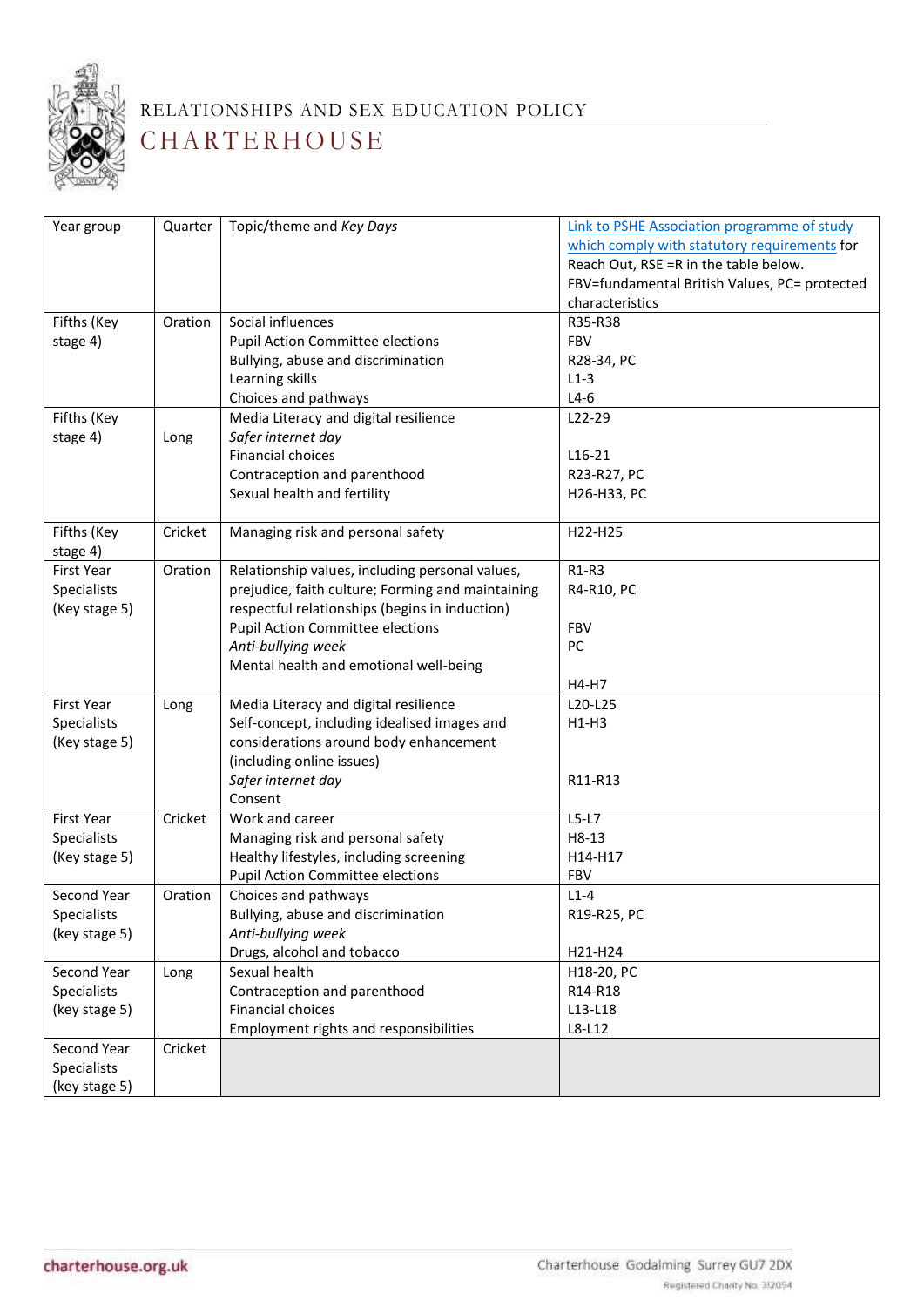### **APPENDIX TWO: STATUTORY REQUIREMENTS REGARDING SECONDARY AGE PUPILS AND RELATIONSHIPS AND SEX EDUCATION**

By the end of Secondary Education, all pupils should know:

#### *Families*

- that there are different types of committed, stable relationships.
- how these relationships might contribute to human happiness and their importance for bringing up children.
- what marriage is, including their legal status e.g. that marriage carries legal rights and protections not available to couples who are cohabiting or who have married, for example, in an unregistered religious ceremony.
- why marriage is an important relationship choice for many couples and why it must be freely entered into.
- the characteristics and legal status of other types of long-term relationships.
- the roles and responsibilities of parents with respect to raising of children, including the characteristics of successful parenting.

• how to: determine whether other children, adults or sources of information are trustworthy: judge when a family, friend, intimate or other relationship is unsafe (and to recognise this in others' relationships); and, how to seek help or advice, including reporting concerns about others, if needed.

#### *Respectful relationships, including friendships*

• the characteristics of positive and healthy friendships (in all contexts, including online) including: trust, respect, honesty, kindness, generosity, boundaries, privacy, consent and the management of conflict, reconciliation and ending relationships. This includes different (non-sexual) types of relationship.

- practical steps they can take in a range of different contexts to improve or support respectful relationships.
- how stereotypes, in particular stereotypes based on sex, gender, race, religion, sexual orientation or disability, can cause damage (e.g. how they might normalise non-consensual behaviour or encourage prejudice).
- that in school and in wider society they can expect to be treated with respect by others, and that in turn they should show due respect to others, including people in positions of authority and due tolerance of other people's beliefs.
- about different types of bullying (including cyberbullying), the impact of bullying, responsibilities of bystanders to report bullying and how and where to get help.
- that some types of behaviour within relationships are criminal, including violent behaviour and coercive control.
- what constitutes sexual harassment and sexual violence and why these are always unacceptable.
- the legal rights and responsibilities regarding equality (particularly with reference to the protected characteristics as defined in the Equality Act 2010) and that everyone is unique and equal.

#### **Online and media**

• their rights, responsibilities and opportunities online, including that the same expectations of behaviour apply in all contexts, including online.

• about online risks, including that any material someone provides to another has the potential to be shared online and the difficulty of removing potentially compromising material placed online.

• not to provide material to others that they would not want shared further and not to share personal material which is sent to them.

- what to do and where to get support to report material or manage issues online.
- the impact of viewing harmful content.

• that specifically sexually explicit material e.g. pornography presents a distorted picture of sexual behaviours, can damage the way people see themselves in relation to others and negatively affect how they behave towards sexual partners.

• that sharing and viewing indecent images of children (including those created by children) is a criminal offence which carries severe penalties including jail.

• how information and data is generated, collected, shared and used online.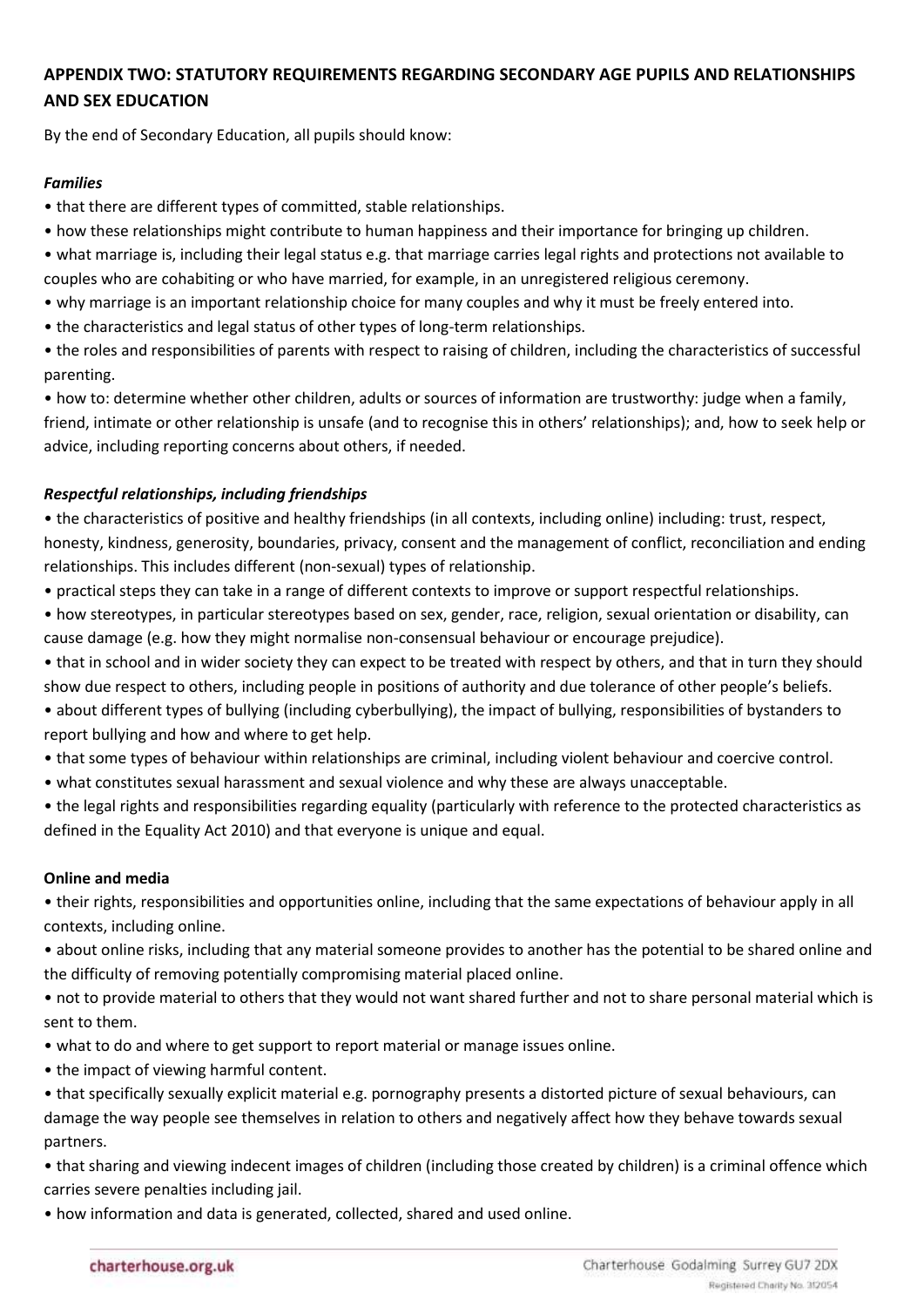

### C H A R T E R H O U S E

#### *Being safe*

• the concepts of, and laws relating to, sexual consent, sexual exploitation, abuse, grooming, coercion, harassment, rape, domestic abuse, forced marriage, honour-based violence and FGM, and how these can affect current and future relationships.

• how people can actively communicate and recognise consent from others, including sexual consent, and how and when consent can be withdrawn (in all contexts, including online).

Intimate and sexual relationships, including sexual health

Pupils should know

• how to recognise the characteristics and positive aspects of healthy one-to-one intimate relationships, which include mutual respect, consent, loyalty, trust, shared interests and outlook, sex and friendship.

- that all aspects of health can be affected by choices they make in sex and relationships, positively or negatively, e.g. physical, emotional, mental, sexual and reproductive health and wellbeing.
- the facts about reproductive health, including fertility, and the potential impact of lifestyle on fertility for men and women and menopause.
- that there are a range of strategies for identifying and managing sexual pressure, including understanding peer pressure, resisting pressure and not pressurising others.
- that they have a choice to delay sex or to enjoy intimacy without sex.
- the facts about the full range of contraceptive choices, efficacy and options available.
- the facts around pregnancy including miscarriage.
- that there are choices in relation to pregnancy (with medically and legally accurate, impartial information on all options, including keeping the baby, adoption, abortion and where to get further help).
- how the different sexually transmitted infections (STIs), including HIV/AIDs, are transmitted, how risk can be reduced through safer sex (including through condom use) and the importance of and facts about testing.
- about the prevalence of some STIs, the impact they can have on those who contract them and key facts about treatment.
- how the use of alcohol and drugs can lead to risky sexual behaviour.

• how to get further advice, including how and where to access confidential sexual and reproductive health advice and treatment.